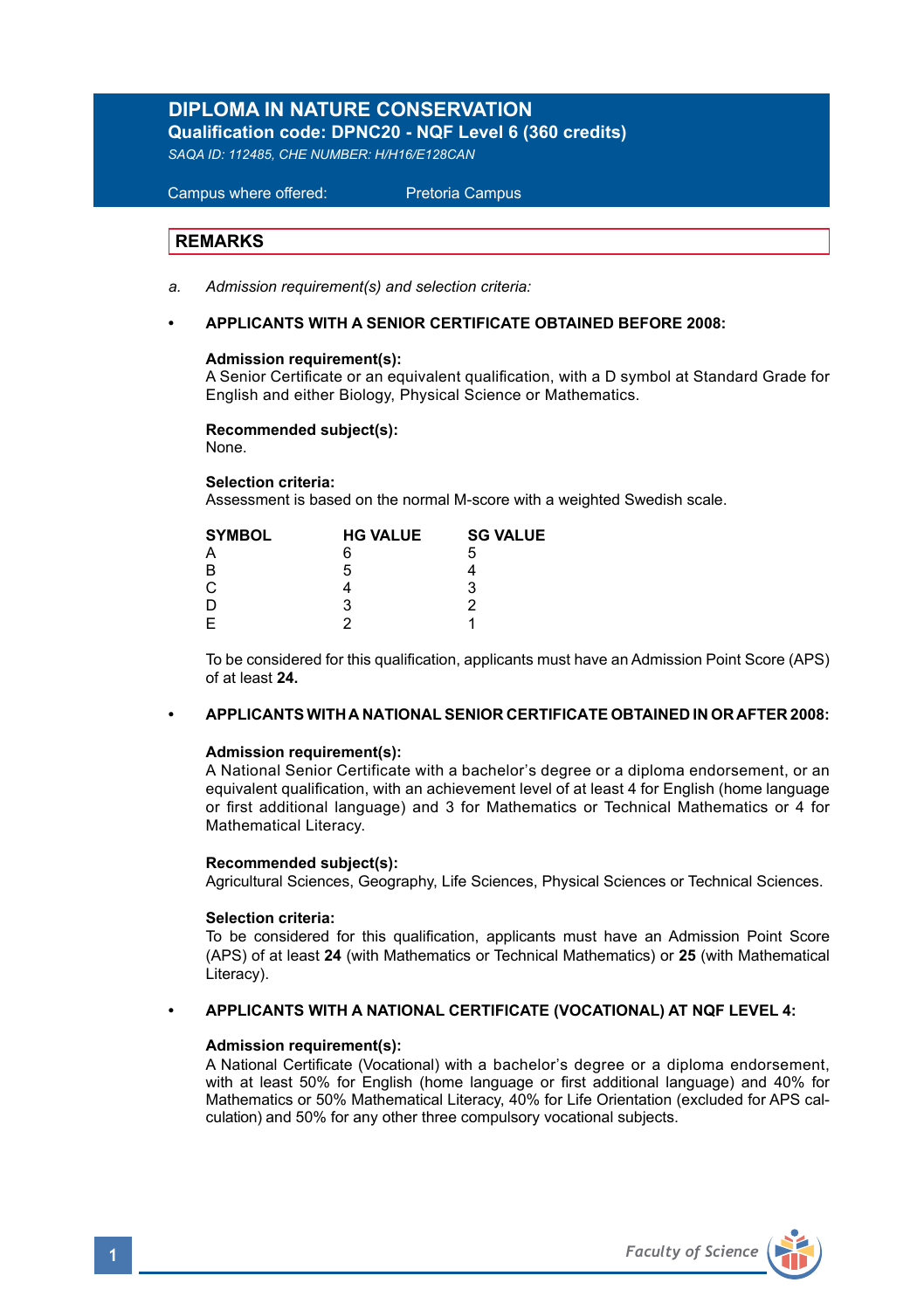## **Selection criteria:**

To be considered for this qualification, applicants must have an Admission Point Score (APS) of at least **24** (with Mathematics or Technical Mathematics) or **25** (with Mathematical Literacy).

*b. Assessment procedure(s):* 

Applicants with the minimum APS will be considered for admission until the programme complement is full.

 Acceptance is subject to available capacity according to the Student Enrolment Plan (SEP). Once a programme is full, a waiting list will be in place to provide an opportunity for applicants to fill places of those who did not register on time. Applicants will be informed of their status per official letter from the Office of the Registrar, alternatively, they can check their application status on the TUT website, www.tut.ac.za.

- *c. Minimum duration:* Three years.
- *d. Presentation:* Day classes.
- *e. Intake for the qualification:* January only.
- *f. Exclusion and readmission:* See Chapter 2 of Students' Rules and Regulations.
- *g. Recognition of Prior Learning (RPL), equivalence and status:* See Chapter 30 of Students' Rules and Regulations.
- *h. Training excursions, field trips and practicals:*  Training excursions, field trips and practical classes are compulsory and involve additional expenses, over and above the class fees. Basic camping equipment is also required. Students will be provided with further details at registration.
- *i. General:*

It is compulsory to wear the required uniform during certain practical classes. Uniforms may also be worn to class and to practicals. Students will be provided with details about uniforms at registration. The nature of the training involves a degree of risk, and although all reasonable precautions are taken by the University and the Department to prevent accidents and injuries, it is recommended that students take out insurance. More information is available at registration.

*j. Work-Integrated Learning I:* See Chapter 5 of Students' Rules and Regulations.

## **CURRICULUM**

| <b>FIRST YEAR</b>                    |                                                                                                       |                   |                      |                               |
|--------------------------------------|-------------------------------------------------------------------------------------------------------|-------------------|----------------------|-------------------------------|
| <b>CODE</b>                          | <b>MODULE</b>                                                                                         | <b>NQF-L</b>      | <b>CREDIT</b>        | <b>PREREQUISITE MODULE(S)</b> |
| ALN105D<br>ANS105D<br><b>CAP105X</b> | Administration and Legislation I<br>Animal Studies I<br><b>Communication for Academic</b><br>Purposes | (5)<br>(5)<br>(5) | (12)<br>(24)<br>(10) |                               |
| CEY105D                              | Conservation Ecology I                                                                                | (5)               | (18)                 |                               |
| <b>INF125D</b>                       | Information Literacy<br>(block module)                                                                | (5)               | (3)                  |                               |
| LIT105D                              | <b>Computer Literacy</b>                                                                              | (5)               | (9)                  |                               |
| LFS125X                              | Life Skills (block module)                                                                            | (5)               | (2)                  |                               |

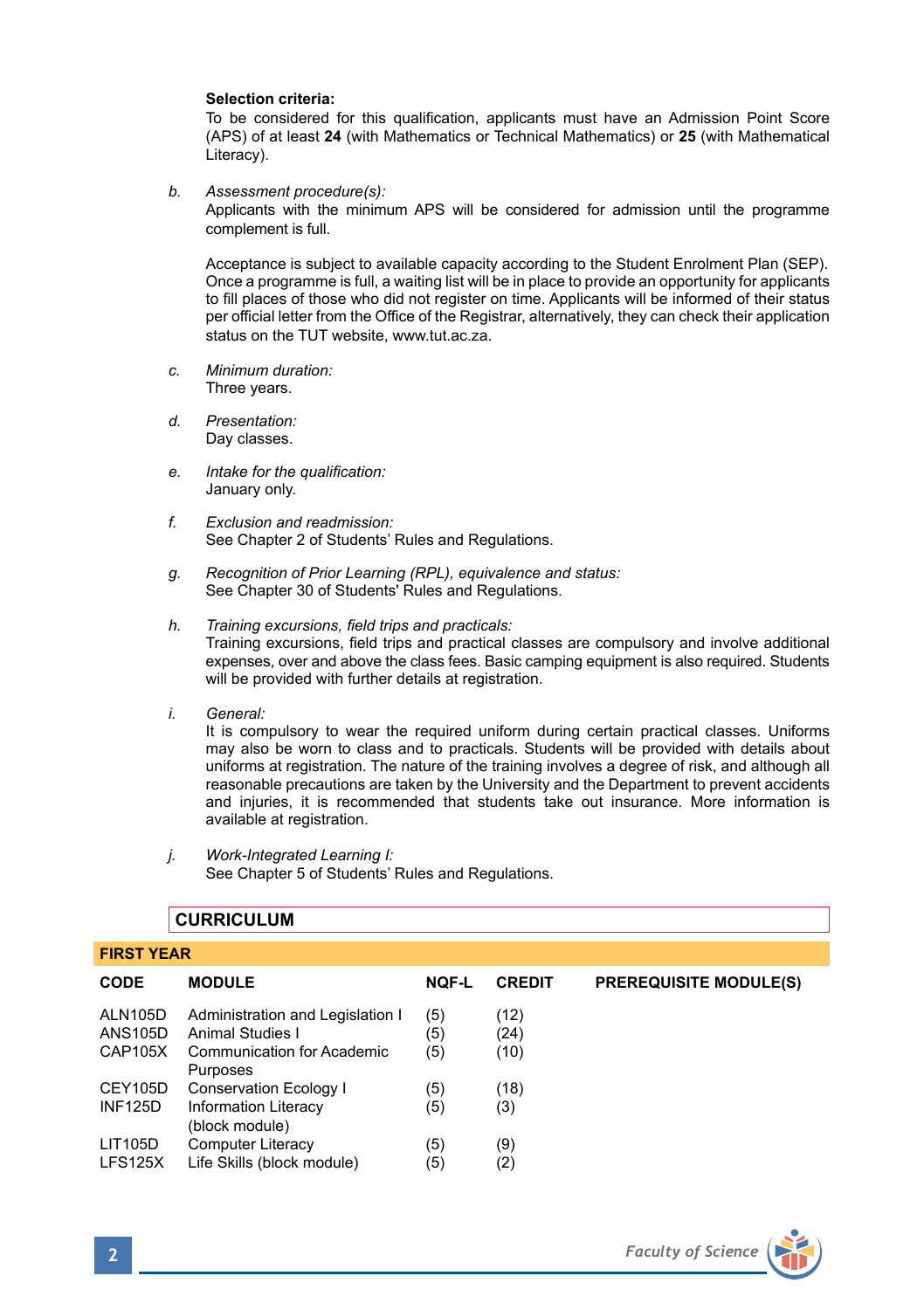| Faculty of Science<br>$\overline{\mathbf{3}}$ |  |
|-----------------------------------------------|--|
|                                               |  |
|                                               |  |

## **ANIMAL STUDIES II (ANS206D) 1 X 3-HOUR PAPER**

## *(Module custodian: Department of Nature Conservation)*

Introduction to the most important terms and concepts of Zoogeography and Animal Ethology. In addition, the student will be introduced to the principles of Animal Behavioural Ecology and Human-Wildlife interactions. (Total tuition time: ± 240 hours)

| <b>MODULE INFORMATION (OVERVIEW OF SYLLABUS)</b> |  |
|--------------------------------------------------|--|
|                                                  |  |

**CODE MODULE NQF-L CREDIT PREREQUISITE MODULE(S)**

The syllabus content is subject to change to accommodate industry changes. Please note that a more detailed syllabus is available at the Department or in the study guide that is applicable to a particular module. At time of publication, the syllabus content was defined as follows:

## **A**

**THIRD YEAR** 

## **ADMINISTRATION AND LEGISLATION I (ALN105D) 1 X 3-HOUR PAPER**

**After completion of first- and second-year modules.** 

WNC306D Work-Integrated Learning I (6) (120) TOTAL CREDITS FOR THE THIRD YEAR: **120** TOTAL CREDITS FOR THE QUALIFICATION: **360**

## *(Module custodian: Department of Nature Conservation)*

Introduction to the most important basic components of administration – personnel, financial and general principles as well as all legislation applicable to the field of nature conservation. Students who complete the module successfully, will be able to demonstrate knowledge, skills and applied competencies in areas such as, but not limited to Conservation Legislation, Law Enforcement, and Conservation Regulations. (Total tuition time: ± 120 hours)

## **ANIMAL STUDIES I (ANS105D) 1 X 3-HOUR PAPER**

## *(Module custodian: Department of Nature Conservation)*

Introduction to taxonomic and morphological characteristics, life cycles, adaptations, and ecological importance of invertebrate and vertebrate animals. Concepts in animal diseases, the vectors driving infection, treatment and control of exotic and indigenous diseases. (Total tuition time: ± 240 hours)

| <b>SECOND YEAR</b>                        |                              |              |               |                               |
|-------------------------------------------|------------------------------|--------------|---------------|-------------------------------|
| <b>CODE</b>                               | <b>MODULE</b>                | <b>NOF-L</b> | <b>CREDIT</b> | <b>PREREQUISITE MODULE(S)</b> |
| <b>ANS206D</b>                            | Animal Studies II            | (6)          | (24)          | Animal Studies I              |
| CCO <sub>206</sub> D                      | Conservation Communication I | (6)          | (18)          |                               |
| CEY206D                                   | Conservation Ecology II      | (6)          | (18)          | Conservation Ecology I        |
| ESC206D                                   | Earth Science I              | (6)          | (18)          |                               |
| PSU <sub>206</sub> D                      | <b>Plant Studies II</b>      | (6)          | (24)          | Plant Studies I               |
| RSG206D                                   | Resource Management II       | (6)          | (18)          | Resource Management I         |
|                                           |                              |              |               |                               |
| TOTAL CREDITS FOR THE SECOND YEAR:<br>120 |                              |              |               |                               |

| PSU105D Plant Studies I       | (5) | (24) |
|-------------------------------|-----|------|
| RSG105D Resource Management I | (5) | (18) |

## TOTAL CREDITS FOR THE FIRST YEAR: **120**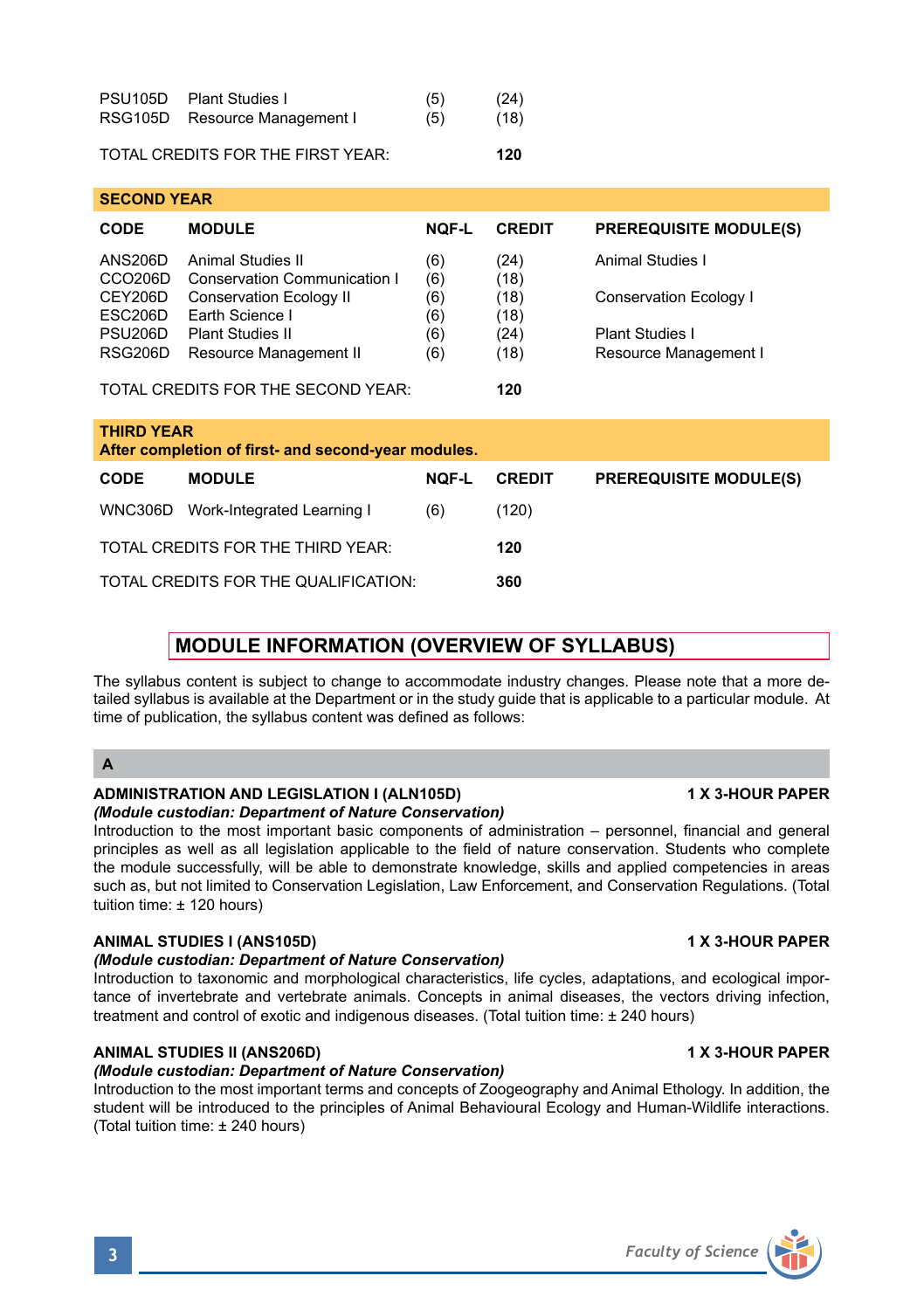## **COMMUNICATION FOR ACADEMIC PURPOSES (CAP105X) 1 X 3-HOUR PAPER**

## *(Module custodian: Department of Applied Languages)*

A workable knowledge of English is an essential skill for any graduate who is required to conduct themselves successfully in a professional working environment. This module will equip students with the competencies required to compose a selection of written texts related to communicating both internally and externally within a professional environment. In addition, the module includes strategies that are essential for the effective communication in various situations, including small groups to avoid unproductive conflict, a multicultural context, etc. (Total tuition time: not available)

## **COMPUTER LITERACY (LIT105D) CONTINUOUS ASSESSMENT**

## *(Module custodian: End User Computing Unit)*

Introduction of information literacy. Development of a search strategy and application of a search string to search engines and academic databases. Evaluation of information sources. Ethical and legal use of information. (Total tuition time: not available)

## **CONSERVATION COMMUNICATION I (CCO206D) 1 X 3-HOUR PAPER** *(Module custodian: Department of Nature Conservation)*

Introduction to the basic principles of communication and creating awareness of the skills and competencies needed to communicate effectively in a general work environment, specifically in the conservation, wildlife and ecotourism industry. Secondly, this module addresses Environmental Education (EE), which focuses on introduction to EE in general, the importance and history of EE, sustainable living and development, trends in EE and student-centred and teacher-centred activities. Thirdly, guiding principles are introduced. This section of the module focuses on providing the student with a deeper conceptual understanding of guiding, focusing on nature-based guiding principles, types of guides, preparation, trails and legal aspects of the guiding trade. (Total tuition time: ± 180 hours)

## **CONSERVATION ECOLOGY I (CEY105D)** 1 1 A 3-HOUR PAPER

## *(Module custodian: Department of Nature Conservation)*

Introduction to the most important ecological principles as they affect the individual organism in the environment as well as the ecological co-actions, which occur within and between populations. This will enable the student to apply these principles as they affect the management of natural resources. (Total tuition time: ± 180 hours)

## **CONSERVATION ECOLOGY II (CEY206D) 1 X 3-HOUR PAPER**

## *(Module custodian: Department of Nature Conservation)*

Introduction to the most important abiotic and biotic components of all regions of the planet. Specific reference to functioning and classification of regional and local savanna and grassland. Further, the integration of people to the environment - the rise and history of conservation and South Africa's current conservation estate, role players and international obligations. Finally, the South African model of environmental compliance in development. (Total tuition time: ± 180 hours)

## **E**

## **EARTH SCIENCE I (ESC206D) 1 X 3-HOUR PAPER**

## *(Module custodian: Department of Nature Conservation)*

Introduction to the most important geological, edaphological and soil classification methodologies or principles as well as the collection of climatic information and the integration of this data into various maps to be utilise in the development of adaptive managerial plans. Knowledge of areas of specialisation and how that knowledge relates to other fields, such as Edaphology, Geology, and Cartography. (Total tuition time: ± 180 hours)

**I**

## **INFORMATION LITERACY (INF125D) CONTINUOUS ASSESSMENT**

## *(Module custodian: Directorate of Library and Information Services)*

Introduction of information literacy. Development of a search strategy and application of a search string to search engines and academic databases. Evaluation of information sources. Ethical and legal use of information. (Total tuition time: not available)